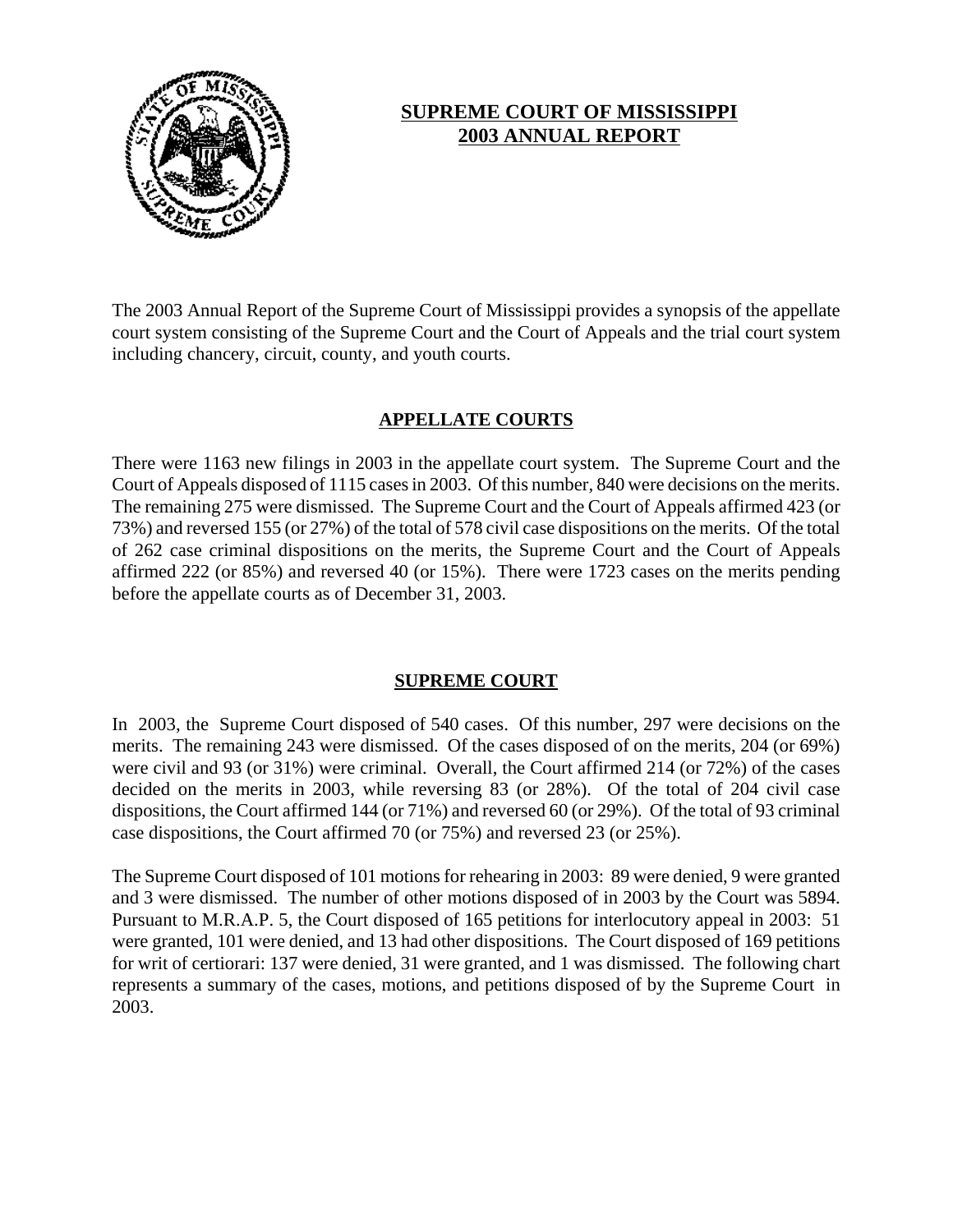

The Supreme Court heard oral argument in 27 cases in 2003. The majority of cases disposed of by the Supreme Court originated in circuit court.

# **COURT OF APPEALS**

In 2003, the Court of Appeals disposed of 575 cases. Of this number, 543 were decisions on the merits. The remaining 32 were dismissed. Of the cases disposed of on the merits, 374 (or 69%) were civil and 169 (or 31%) were criminal. Overall, the Court of Appeals affirmed 431 (or 79%) of the cases decided on the merits in 2003, while reversing 112 (or 21%). Of the total of 374 civil case dispositions, the Court of Appeals affirmed 279 (or 75%) and reversed 95 (or 25%). Of the total of 169 criminal case dispositions, the Court of Appeals affirmed 152 (or 90%) and reversed 17 (or 10%). Seventeen (17) cases originated in the Workers' Compensation Commission.

The Court of Appeals disposed of 218 motions for rehearing in 2003: 201 were denied, 4 were granted and 13 were dismissed. The number of other motions disposed of in 2003 was 148. The following chart represents a summary of the cases and motions disposed of by the Court of Appeals in 2003.